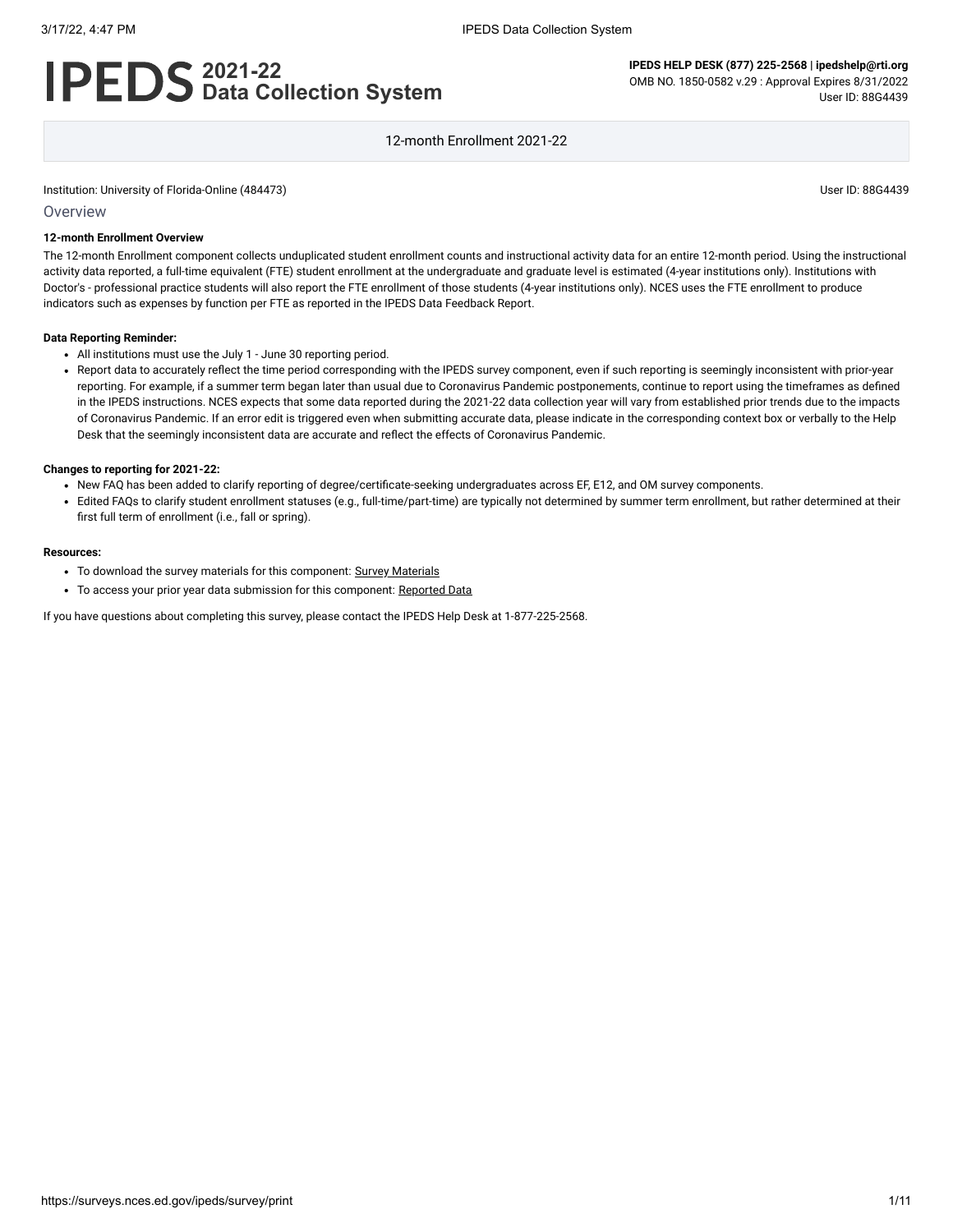#### Undergraduate Instructional Activity Type

#### **Which instructional activity units will you use to report [undergraduate](javascript:openglossary(677)) instructional activity?**

- Undergraduate instructional activity data in Part B may be reported in units of clock hours or credit hours.
- Please note that any graduate level instructional activity must be reported in credit hours. (4-year institutions only)
- $\bigcirc$  Clock hours
- **◎** Credit hours

Both clock and credit hours (some undergraduate programs measured in clock hours and some measured in credit hours)

You may use the box below to provide additional context for the data you have reported above. Context notes will be posted on the College Navigator website. Therefore, you should write all context notes using proper grammar (e.g., complete sentences with punctuation) and common language that can be easily understood by students and parents (e.g., spell out acronyms).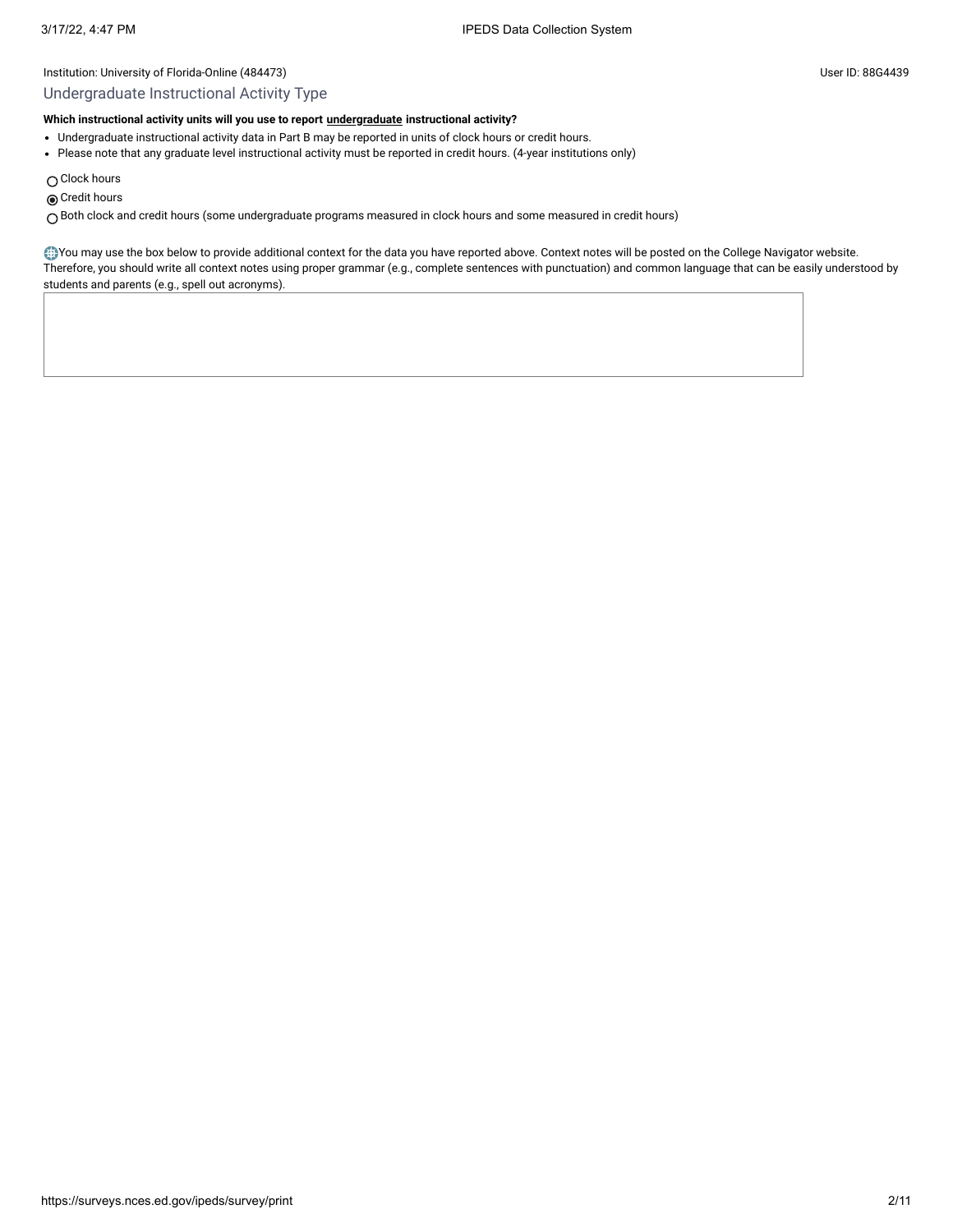# Part A - Unduplicated Count for Full-time Undergraduate Students

# **12-month Unduplicated Count by Race/Ethnicity and Gender - [Full-time](javascript:openglossary(259)) [Undergraduate](javascript:openglossary(677)) Students**

July 1, 2020 – June 30, 2021

## Reporting Reminders:

- The 12-month unduplicated count must be equal or greater than the corresponding prior year fall enrollment.
- Report Hispanic/Latino individuals of any race as Hispanic/Latino
- Report race for non-Hispanic/Latino individuals only
- Even though Teacher Preparation certificate programs may require a bachelor's degree for admission, they are considered subbaccalaureate undergraduate programs, and students in these programs are undergraduate students.

#### **Men**

|                                           |                |                        | Degree/certificate-seeking |                                | Total,                          |                            |
|-------------------------------------------|----------------|------------------------|----------------------------|--------------------------------|---------------------------------|----------------------------|
| Students enrolled for credit              |                |                        | Non-first-time             | Total                          | Non-degree/<br>non-certificate- | Full-time<br>undergraduate |
|                                           | First-time     | Transfer-<br><u>in</u> | Continuing/<br>Returning   | degree/certificate-<br>seeking | seeking                         | students                   |
| Nonresident alien                         | 3              | $\sqrt{2}$             | $\overline{2}$             | $\overline{7}$                 |                                 | $\overline{7}$             |
| Hispanic/Latino                           | 88             | 44                     | 132                        | 264                            |                                 | 264                        |
| American Indian or Alaska Native          |                |                        | 1                          | 1                              |                                 | 1                          |
| Asian                                     | 15             | 5                      | 20                         | 40                             |                                 | 40                         |
| <b>Black or African American</b>          | 9              | $\overline{7}$         | 15                         | 31                             |                                 | 31                         |
| Native Hawaiian or Other Pacific Islander |                |                        |                            | $\mathbf{0}$                   |                                 | $\mathbf 0$                |
| White                                     | 183            | 102                    | 297                        | 582                            | 0                               | 582                        |
| Two or more races                         | 20             | $\overline{7}$         | 17                         | 44                             |                                 | 44                         |
| Race and ethnicity unknown                | $\overline{7}$ | 1                      | 14                         | 22                             |                                 | 22                         |
| <b>Total men</b>                          | 325            | 168                    | 498                        | 991                            | 0                               | 991                        |
| Total men prior year                      | 273            | 142                    | 364                        | 779                            | 36                              | 815                        |

#### **Women**

|                                           |            |                            | Degree/certificate-seeking |                                | Total,                          |                           |
|-------------------------------------------|------------|----------------------------|----------------------------|--------------------------------|---------------------------------|---------------------------|
| Students enrolled for credit              |            |                            | Non-first-time             | Total                          | Non-degree/<br>non-certificate- | Full-time                 |
|                                           | First-time | Transfer-<br>$\mathsf{in}$ | Continuing/<br>Returning   | degree/certificate-<br>seeking | seeking                         | undergraduate<br>students |
| Nonresident alien                         | 4          | $\mathbf{1}$               | 4                          | 9                              |                                 | 9                         |
| Hispanic/Latino                           | 104        | 68                         | 167                        | 339                            |                                 | 339                       |
| American Indian or Alaska Native          |            |                            | $\mathbf{1}$               | 1                              |                                 | 1                         |
| Asian                                     | 17         | 9                          | 36                         | 62                             |                                 | 62                        |
| <b>Black or African American</b>          | 5          | 26                         | 37                         | 68                             |                                 | 68                        |
| Native Hawaiian or Other Pacific Islander |            | $\mathbf{1}$               |                            | 1                              |                                 | $\mathbf{1}$              |
| White                                     | 202        | 150                        | 416                        | 768                            |                                 | 768                       |
| Two or more races                         | 18         | 18                         | 33                         | 69                             |                                 | 69                        |
| Race and ethnicity unknown                | 6          | 3                          | 14                         | 23                             |                                 | 23                        |
| <b>Total women</b>                        | 356        | 276                        | 708                        | 1,340                          | 0                               | 1,340                     |
| Total women prior year                    | 424        | 212                        | 532                        | 1,168                          | 33                              | 1,201                     |
|                                           |            |                            |                            |                                |                                 |                           |
| <b>Grand total (2020-21)</b>              | 681        | 444                        | 1,206                      | 2,331                          | 0                               | 2,331                     |
| Prior year data:                          |            |                            |                            |                                |                                 |                           |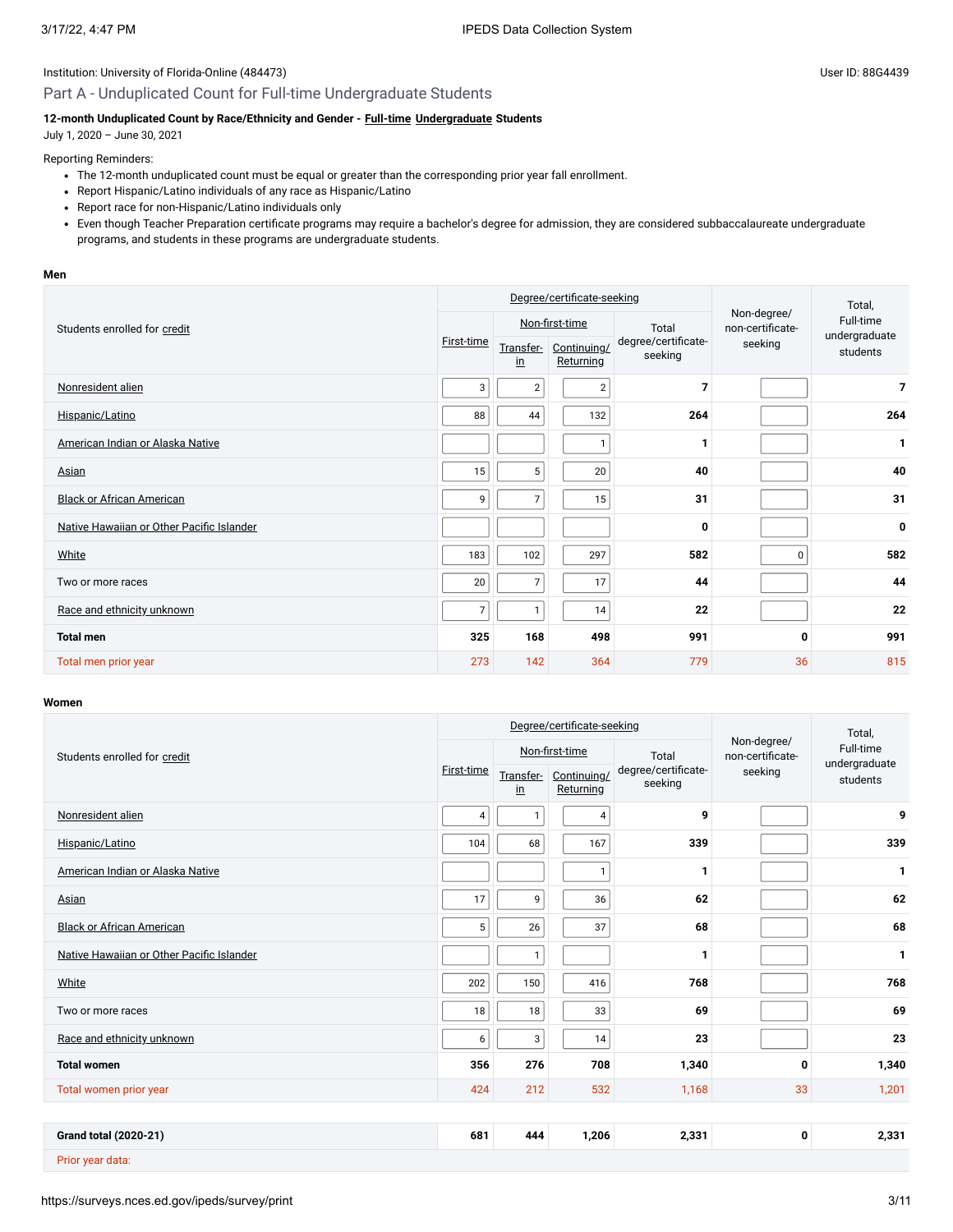# 3/17/22, 4:47 PM **IPEDS** Data Collection System Grand total (men+women) prior year 697 354 896 1,947 69 2,016

| Grand total (inchestration) prior year                                                                                                                                                   | <b>097</b> | 904 | oyu   | . 947 | ບສ | 2.U I U I |
|------------------------------------------------------------------------------------------------------------------------------------------------------------------------------------------|------------|-----|-------|-------|----|-----------|
| Total Full-time undergraduate enrollment Fall 2020<br>NOTE: Grand total (2020-21) calculated above is expected to be greater<br>than total Full-time undergraduate enrollment Fall 2020. | 667        | 299 | 1.131 | 2.097 |    | 2.098     |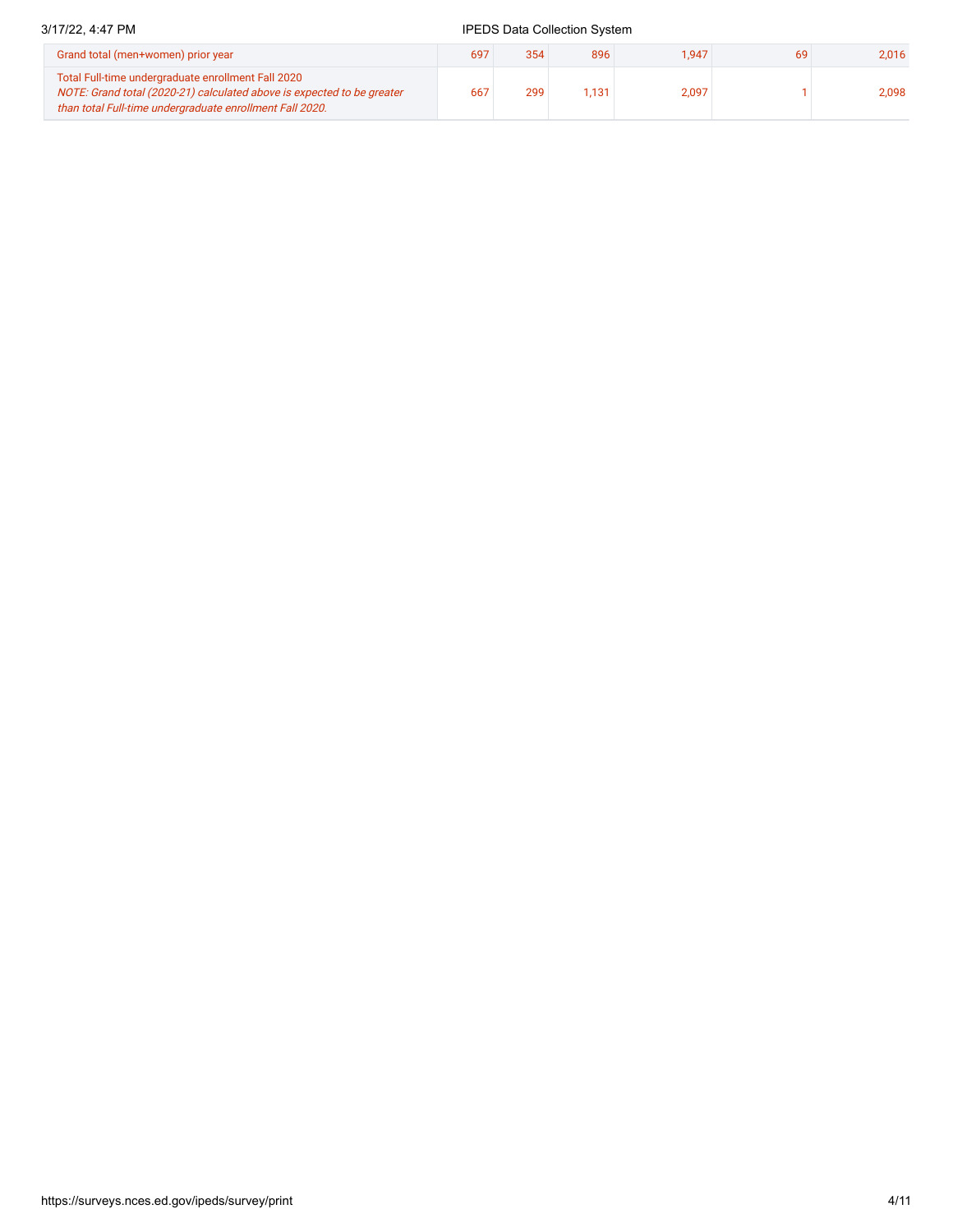#### Part A - Unduplicated Count for Part-time Undergraduate Students

#### **12-month Unduplicated Count by Race/Ethnicity and Gender - [Part-time](javascript:openglossary(469)) [Undergraduate](javascript:openglossary(677)) Students**

July 1, 2020 – June 30, 2021

#### Reporting Reminders:

- The 12-month unduplicated count must be equal or greater than the corresponding prior year fall enrollment.
- Report Hispanic/Latino individuals of any race as Hispanic/Latino
- Report race for non-Hispanic/Latino individuals only
- Even though Teacher Preparation certificate programs may require a bachelor's degree for admission, they are considered subbaccalaureate undergraduate programs, and students in these programs are undergraduate students.

#### **Men**

|                                           |            |                        | Degree/certificate-seeking |                                | Total,                          |                            |
|-------------------------------------------|------------|------------------------|----------------------------|--------------------------------|---------------------------------|----------------------------|
| Students enrolled for credit              |            |                        | Non-first-time             | Total                          | Non-degree/<br>non-certificate- | Part-time<br>undergraduate |
|                                           | First-time | Transfer-<br><u>in</u> | Continuing/<br>Returning   | degree/certificate-<br>seeking | seeking                         | students                   |
| Nonresident alien                         | 3          | $\overline{c}$         | 11                         | 16                             |                                 | 16                         |
| Hispanic/Latino                           | 6          | 66                     | 169                        | 241                            | 54                              | 295                        |
| American Indian or Alaska Native          |            |                        | 3                          | 3                              |                                 | 3                          |
| Asian                                     |            | 9                      | 38                         | 48                             | 48                              | 96                         |
| <b>Black or African American</b>          | 1          | 12                     | 41                         | 54                             | 10                              | 64                         |
| Native Hawaiian or Other Pacific Islander |            |                        | $\overline{\mathbf{c}}$    | $\mathbf{2}$                   | $\mathbf{1}$                    | 3                          |
| White                                     | 16         | 194                    | 551                        | 761                            | 118                             | 879                        |
| Two or more races                         |            | 4                      | 24                         | 28                             | 5                               | 33                         |
| Race and ethnicity unknown                |            | 5                      | 56                         | 62                             |                                 | 62                         |
| <b>Total men</b>                          | 28         | 292                    | 895                        | 1,215                          | 236                             | 1,451                      |
| Total men prior year                      | 33         | 255                    | 677                        | 965                            | 313                             | 1,278                      |

#### **Women**

|                                           | Degree/certificate-seeking |                            |                          |                                |                                 | Total,                    |  |
|-------------------------------------------|----------------------------|----------------------------|--------------------------|--------------------------------|---------------------------------|---------------------------|--|
| Students enrolled for credit              |                            |                            | Non-first-time           | Total                          | Non-degree/<br>non-certificate- | Part-time                 |  |
|                                           | First-time                 | Transfer-<br>$\mathsf{in}$ | Continuing/<br>Returning | degree/certificate-<br>seeking | seeking                         | undergraduate<br>students |  |
| Nonresident alien                         |                            | 4                          | 10                       | 14                             |                                 | 14                        |  |
| Hispanic/Latino                           | $\overline{7}$             | 82                         | 198                      | 287                            | 76                              | 363                       |  |
| American Indian or Alaska Native          |                            |                            | 3                        | 3                              | $\mathbf{1}$                    | 4                         |  |
| <b>Asian</b>                              |                            | 10                         | 21                       | 31                             | 43                              | 74                        |  |
| <b>Black or African American</b>          | $\overline{2}$             | 26                         | 71                       | 99                             | 33                              | 132                       |  |
| Native Hawaiian or Other Pacific Islander |                            |                            | $\mathbf{1}$             | $\mathbf{1}$                   | $\mathbf{1}$                    | $\mathbf 2$               |  |
| White                                     | 26                         | 248                        | 608                      | 882                            | 191                             | 1,073                     |  |
| Two or more races                         | 3                          | 16                         | 38                       | 57                             | 6                               | 63                        |  |
| Race and ethnicity unknown                | 1                          | 14                         | 51                       | 66                             | $\mathbf{1}$                    | 67                        |  |
| <b>Total women</b>                        | 39                         | 400                        | 1,001                    | 1,440                          | 352                             | 1,792                     |  |
| Total women prior year                    | 51                         | 307                        | 843                      | 1,201                          | 437                             | 1,638                     |  |
|                                           |                            |                            |                          |                                |                                 |                           |  |
| <b>Grand total (2020-21)</b>              | 67                         | 692                        | 1,896                    | 2,655                          | 588                             | 3,243                     |  |
| Prior year data:                          |                            |                            |                          |                                |                                 |                           |  |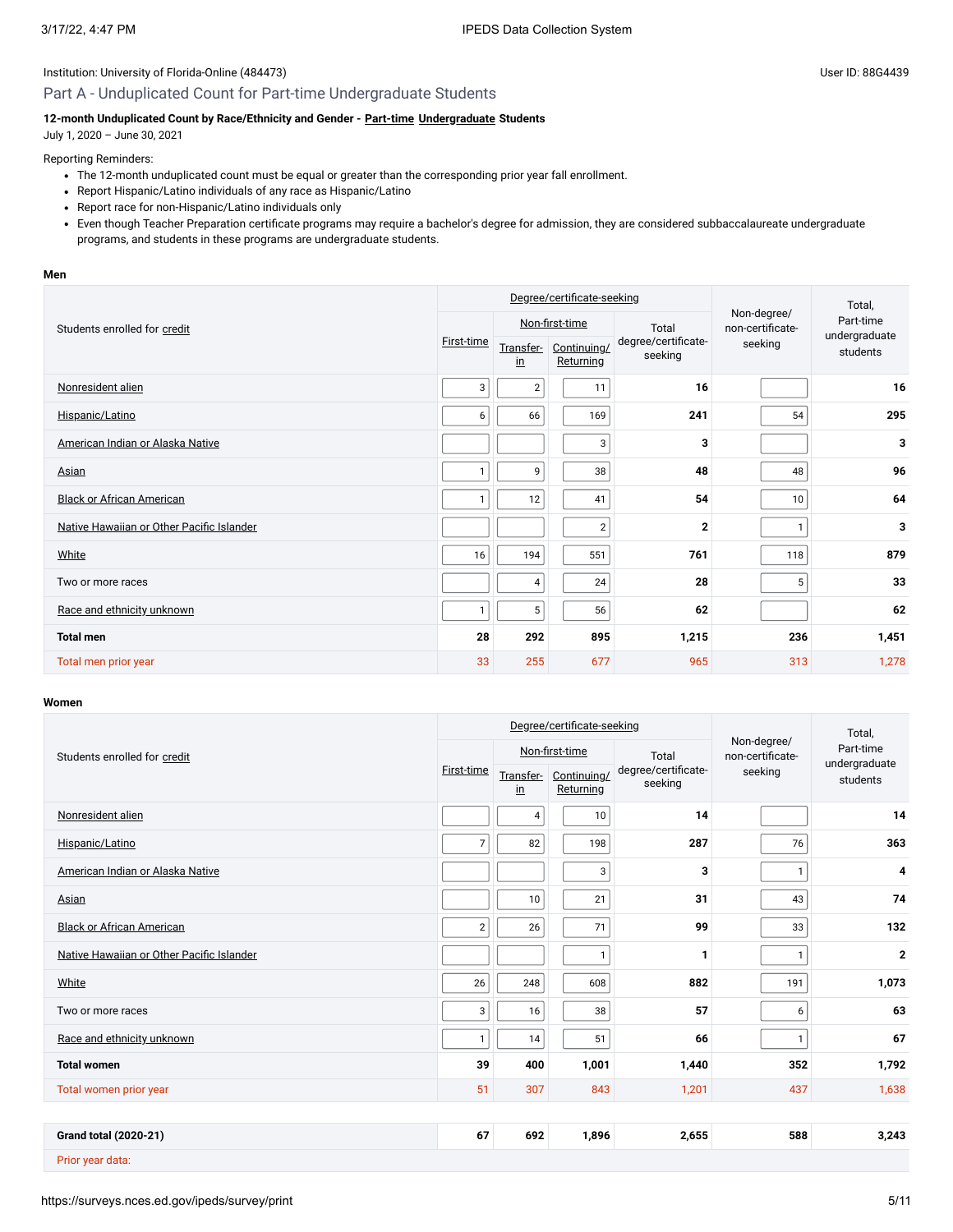# 3/17/22, 4:47 PM **IPEDS** Data Collection System

| Grand total (men+women) prior year                                                                                                                                                       | 84 | 562 | 1,520 | 2.166 | 750 | 2.916 |
|------------------------------------------------------------------------------------------------------------------------------------------------------------------------------------------|----|-----|-------|-------|-----|-------|
| Total Part-time undergraduate enrollment Fall 2020<br>NOTE: Grand total (2020-21) calculated above is expected to be greater<br>than total Part-time undergraduate enrollment Fall 2020. |    | 324 | .522  | 1,897 | 412 | 2.309 |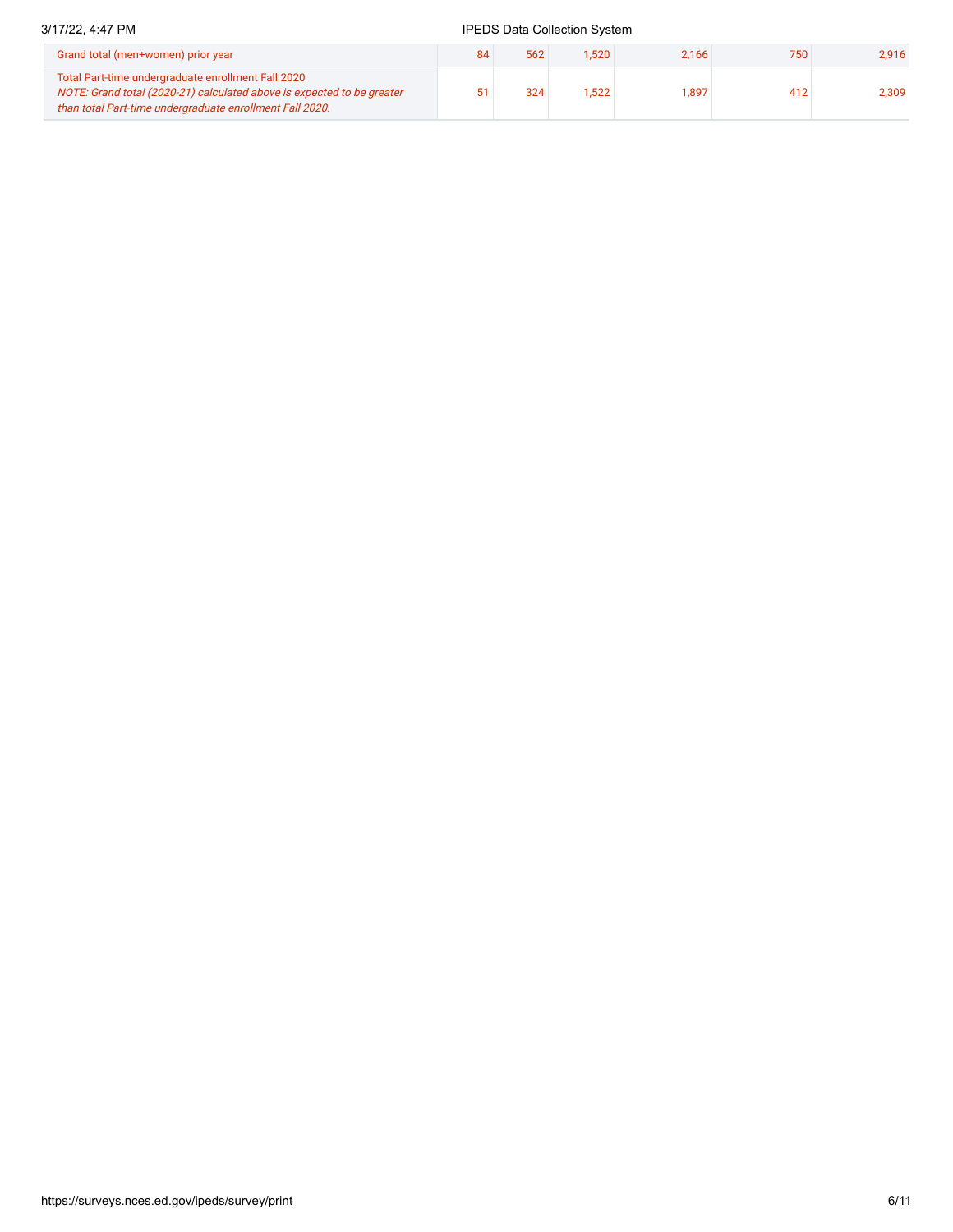# Part A – 12-month Enrollment by Distance Education Status

### **12-month Unduplicated Count - Distance Education Status**

July 1, 2020 – June 30, 2021

|                                                                                 |                            | Undergraduate Students             |
|---------------------------------------------------------------------------------|----------------------------|------------------------------------|
|                                                                                 | Degree/certificate-seeking | Non-degree/non-certificate-seeking |
| Students enrolled exclusively in distance education courses                     | 4,986                      | 588                                |
| Students <i>enrolled in at least one but not all</i> distance education courses | $\Omega$                   |                                    |
| Students not enrolled in any distance education courses                         | 0                          |                                    |
|                                                                                 |                            |                                    |
| Total (from prior part A screens)                                               | 4.986                      | 588                                |

You may use the box below to provide additional context for the data you have reported above. Context notes will be posted on the College Navigator website. Therefore, you should write all context notes using proper grammar (e.g., complete sentences with punctuation) and common language that can be easily understood by students and parents (e.g., spell out acronyms).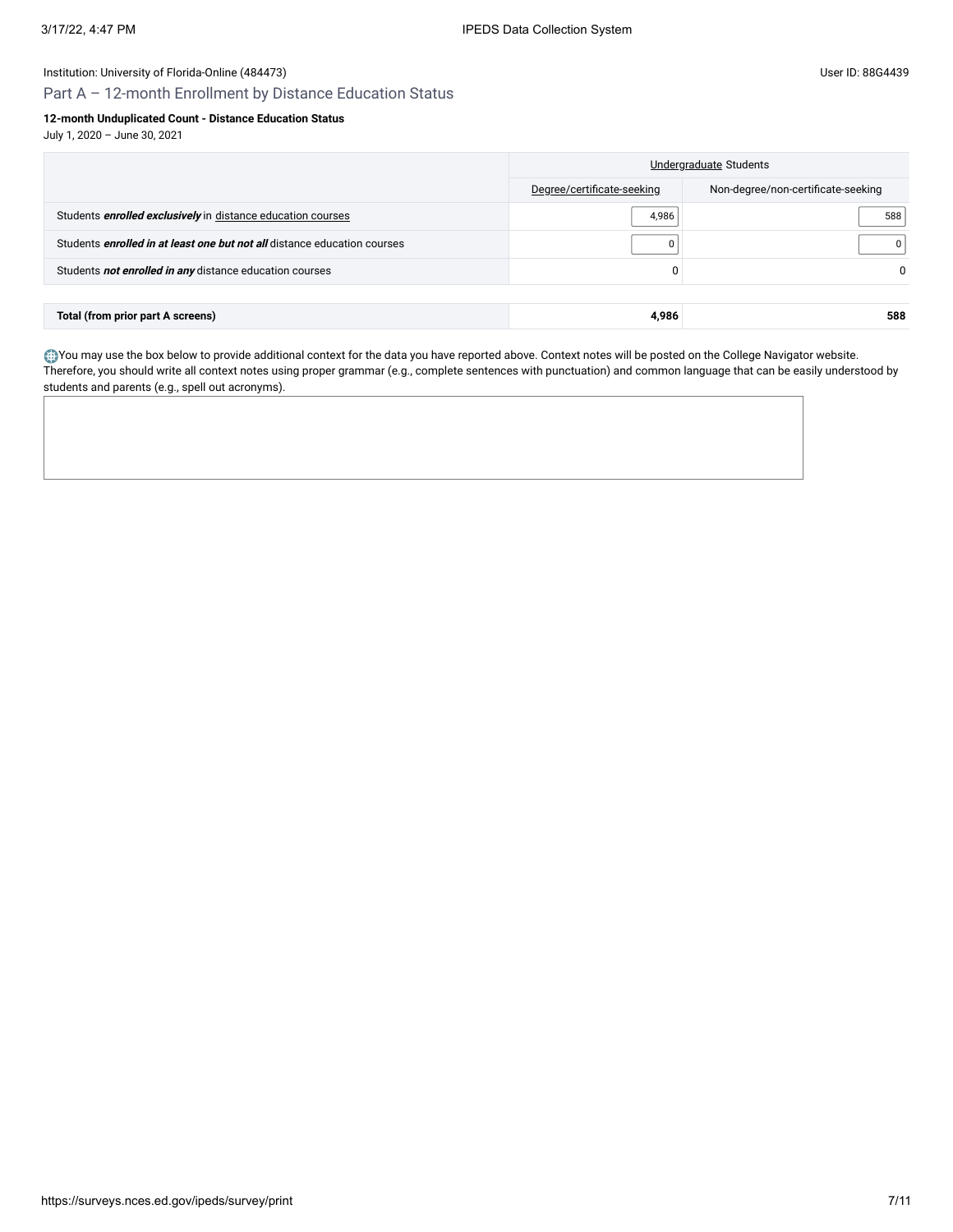#### Part B - Instructional Activity

#### **12-month Instructional Activity**

July 1, 2020 - June 30, 2021

#### Instructional Activity Reporting Reminder:

• Instructional activity is used to [calculate](javascript:openglossary(853)) an IPEDS FTE based on the institution's reported calendar system.

FTE Reporting Reminder:

• Institutions need not report their own [calculations](javascript:openglossary(853)) of undergraduate FTE unless IPEDS FTE calculations would be misleading for comparison purposes among all IPEDS reporting institutions.

#### **Instructional Activity**

|                      | 2020-21 total activity | Prior year data |
|----------------------|------------------------|-----------------|
| Undergraduate level: |                        |                 |
| Credit hour activity | 104.417                | 88.155          |
|                      |                        |                 |

#### **Full-Time Equivalent (FTE) of Students**

| Calendar system (as reported on the prior year IC Header survey component): |  |
|-----------------------------------------------------------------------------|--|
|                                                                             |  |

If the IPEDS [calculated](javascript:openglossary(853)) FTE estimates below are not reasonable, **AND** you have reported the correct instructional activity hours above, enter your best FTE estimate in the "Institution reported FTE" column below and save the page. This option should be used **ONLY** if the calculated estimate is not reasonable for your institution and IPEDS comparisons.

Please provide your best estimate of undergraduate FTE for the 12-month reporting period **only if the calculated FTE estimate below is not reasonable for IPEDS comparison purposes**. Please provide an explanation in the context box if the option is used due to Coronavirus Pandemic.

|                           | Calculated FTE | Institution reported | Prior year FTE |  |
|---------------------------|----------------|----------------------|----------------|--|
|                           | 2020-21        | FTE 2020-21          | 2019-20        |  |
| Undergraduate student FTE | 3,481          | 3,481                | 2,939          |  |

Context notes will be posted on the College Navigator website. Therefore, you should write all context notes using proper grammar (e.g., complete sentences with punctuation) and common language that can be easily understood by students and parents (e.g., spell out acronyms).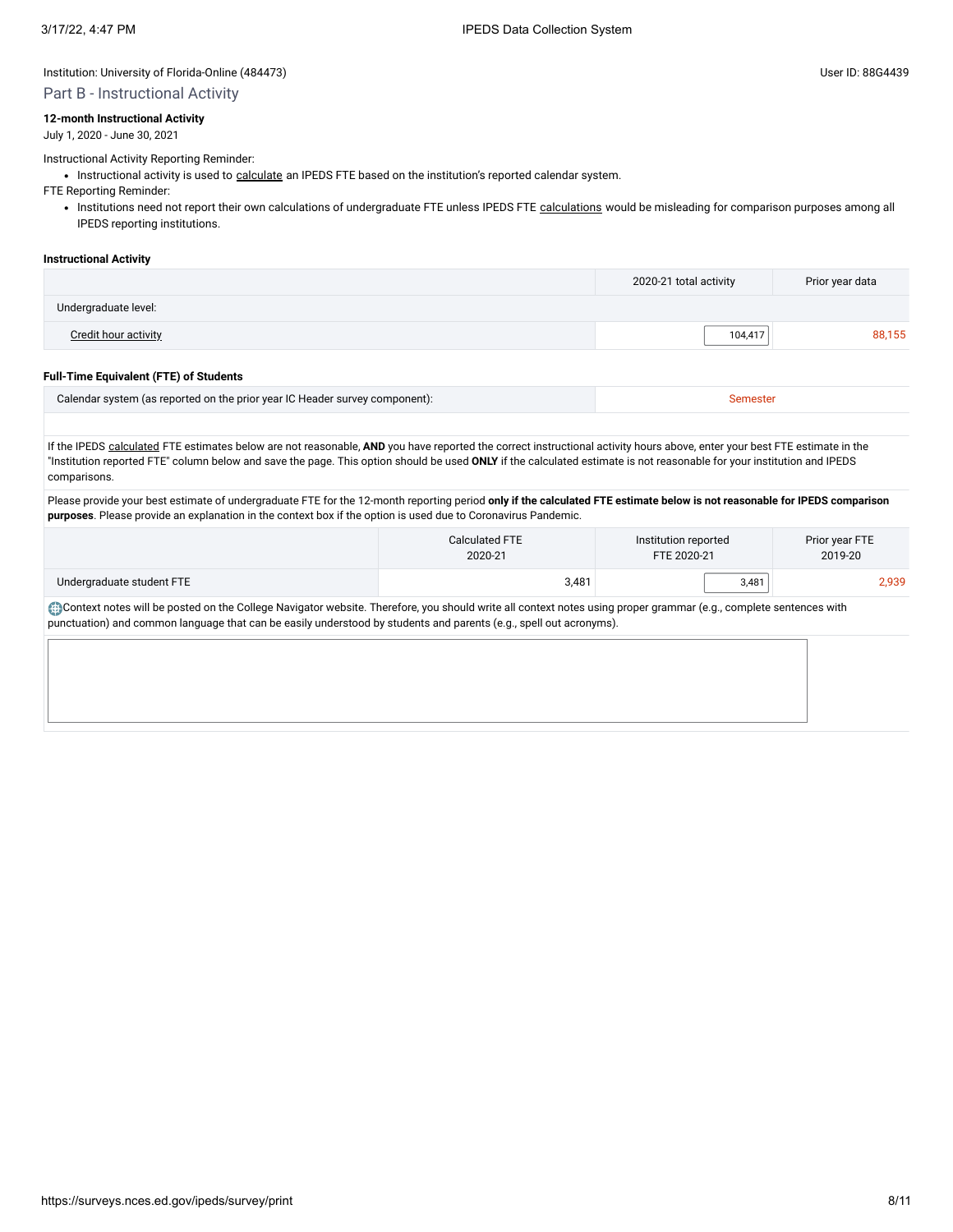### Prepared by

Reporting Reminders:

- The name of the preparer is being collected so that we can follow up with the appropriate person in the event that there are questions concerning the data.
- The Keyholder will be copied on all email correspondence to other preparers.
- The time it took to prepare this component is being collected so that we can continue to improve our estimate of the reporting burden associated with IPEDS.
- Please include in your estimate the time it took for you to review instructions, query and search data sources, complete and review the component, and submit the data through the Data Collection System.
- Thank you for your assistance.

| This survey component was prepared by: |                          |   |                          |  |                   |  |  |
|----------------------------------------|--------------------------|---|--------------------------|--|-------------------|--|--|
|                                        | Keyholder                |   | <b>SFA Contact</b>       |  | <b>HR Contact</b> |  |  |
|                                        | <b>Finance Contact</b>   | Ć | Academic Library Contact |  | Other             |  |  |
|                                        | Name: Ulrich Adegbola    |   |                          |  |                   |  |  |
|                                        | Email: ulylerich@ufl.edu |   |                          |  |                   |  |  |

How many staff from your institution only were involved in the data collection and reporting process of this survey component? 4.00 Number of Staff (including yourself)

How many hours did you and others from your institution only spend on each of the steps below when responding to this survey component? Exclude the hours spent collecting data for state and other reporting purposes.

| Staff member  | <b>Collecting Data Needed</b> | Revising Data to Match<br><b>IPEDS Requirements</b> | <b>Entering Data</b> | Revising and Locking Data |
|---------------|-------------------------------|-----------------------------------------------------|----------------------|---------------------------|
| Your office   | 8.00<br>hours                 | 15.00<br>hours                                      | hours<br>2.00        | hours<br>3.00             |
| Other offices | 4.00<br>hours                 | 4.00<br>hours                                       | hours                | hours                     |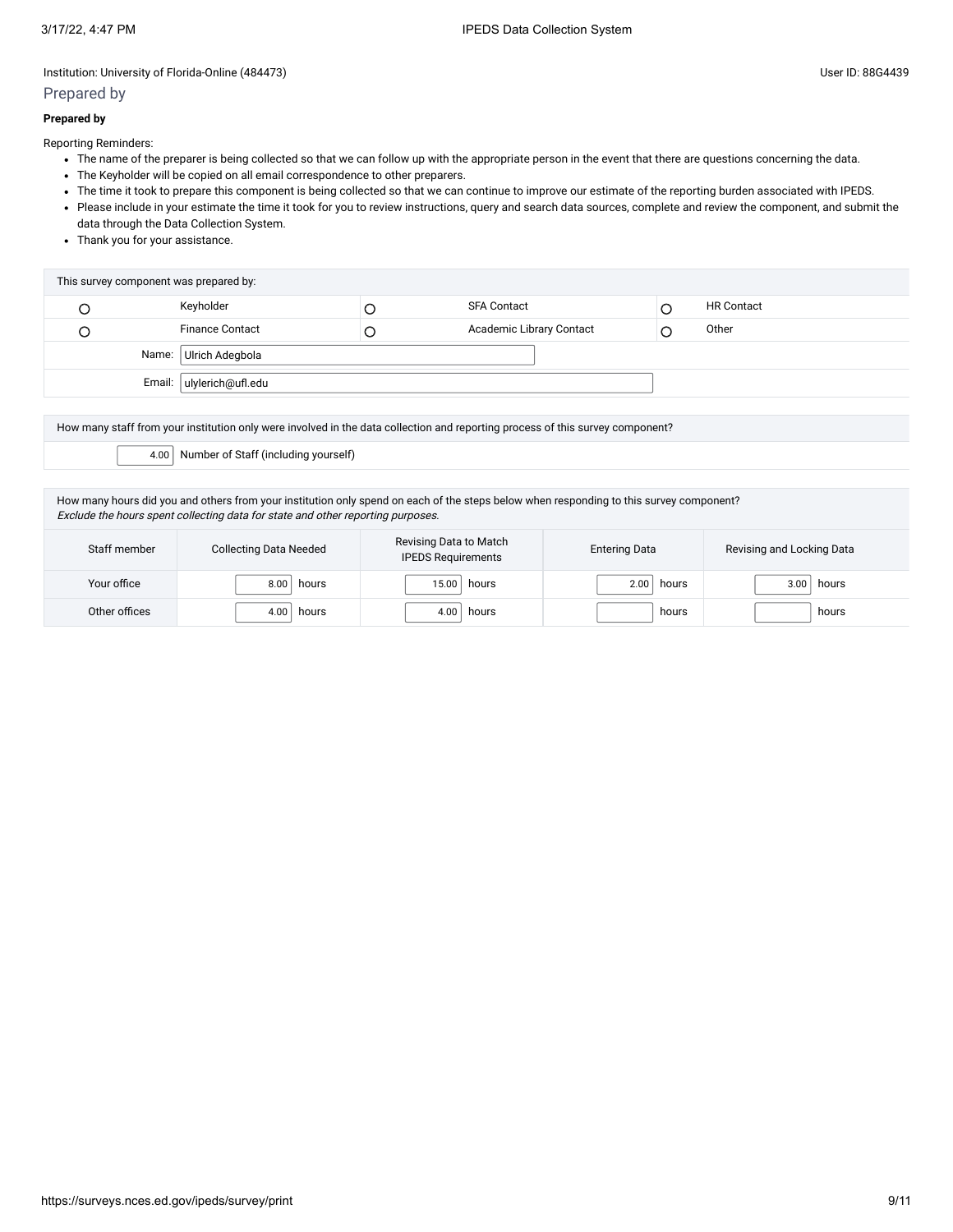# Summary screen

## **12-Month Enrollment Component Summary**

IPEDS collects important information regarding your institution. All data reported in IPEDS survey components become available in the IPEDS Data Center and appear as aggregated data in various Department of Education reports. Additionally, some of the reported data appears specifically for your institution through the College Navigator website and is included in your institution's Data Feedback Report (DFR). The purpose of this summary is to provide you an opportunity to view some of the data that, when accepted through the IPEDS quality control process, will appear on the College Navigator website and/or your DFR. College Navigator is updated approximately three months after the data collection period closes and Data Feedback Reports will be available through the Data [Center](https://nces.ed.gov/ipeds/use-the-data) and sent to your institution's CEO in November 2021.

Please review your data for accuracy. If you have questions about the data displayed below after reviewing the data reported on the survey screens, please contact the IPEDS Help Desk at: 1-877-225-2568 or [ipedshelp@rti.org.](mailto:ipedshelp@rti.org)

| 12-Month Unduplicated Headcount and Full-Time Equivalent Students |                                              |          |
|-------------------------------------------------------------------|----------------------------------------------|----------|
| Total 12-month unduplicated headcount                             |                                              | 5,574    |
|                                                                   | Undergraduate student unduplicated headcount | 5,574    |
|                                                                   | Graduate student unduplicated headcount      | $\Omega$ |
|                                                                   |                                              |          |
| Total 12-month full-time equivalent (FTE) student enrollment      |                                              | 3,481    |
|                                                                   | Undergraduate student FTE                    | 3,481    |